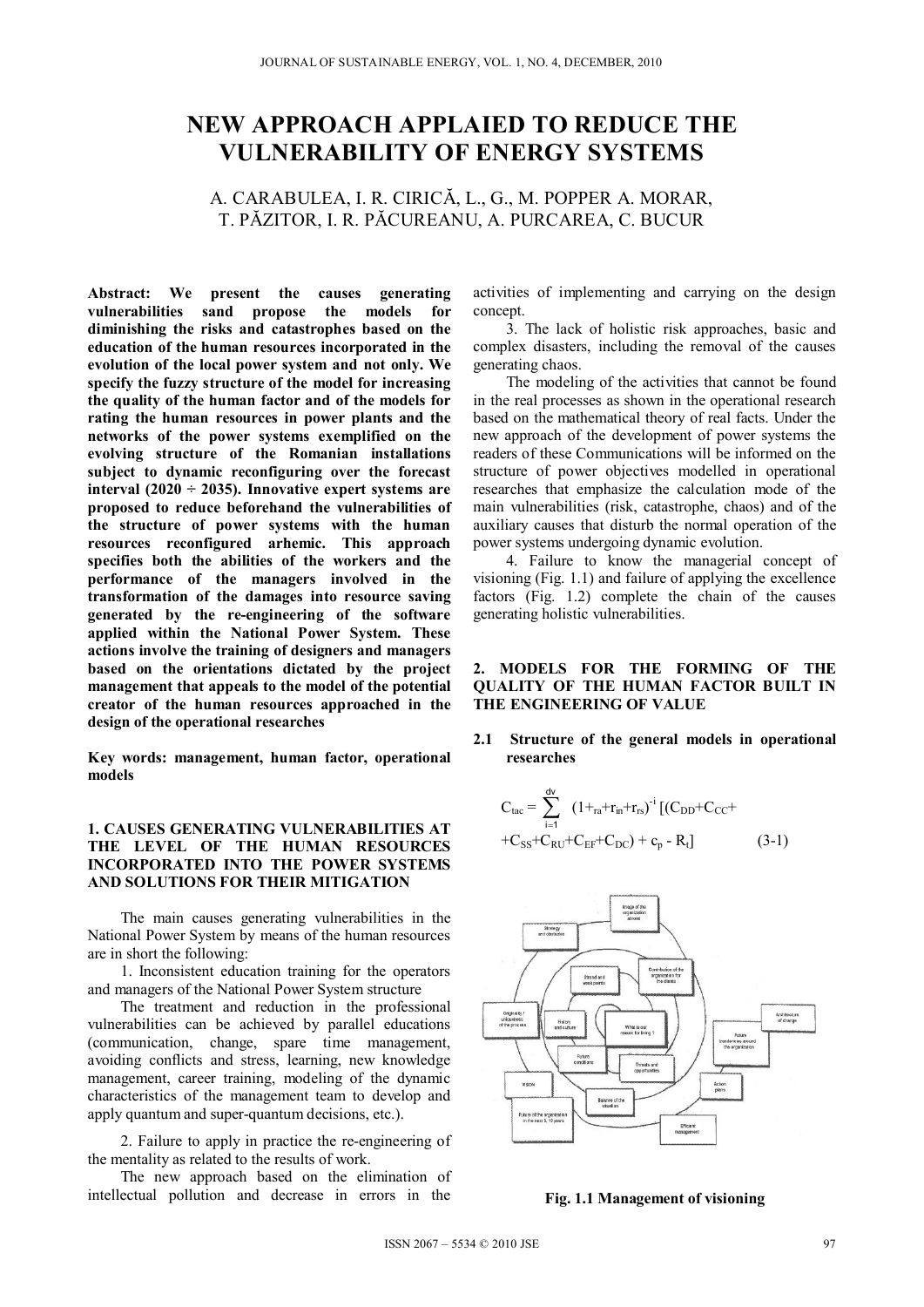

Fig. 1.2 Factors for assuring the excellence of human resources

$$
C_{DD} = \left[ \left( C_{\text{information}} + C_{\text{forecast}} + C_{\text{risk}} + C_{\text{catastrophe}} + C_{\text{chaos}} \right) + \right.
$$
  
+ 
$$
C_{\text{e}} R_{\text{DD}} \right]
$$

$$
C_{\mathrm{CC}} = \left[\left(C_{\substack{\text{aquiring fuels} \\ \text{and other}}} + C_{\substack{\text{duindling} \\ \text{exp excitations}}} + C_{\substack{\text{power} \\ \text{subsetity}}} \right) + c_{\mathrm{p}} R_{\mathrm{SS}} \right]
$$

$$
C_{\text{SS}} = \left( C_{\text{technological} \atop \text{reficiency} \atop \text{refigenering}} + C_{\text{economic}} + C_{\text{quality}} \right) + c_{\text{p}} R_{\text{SS}}
$$

$$
C_{\text{RU}} = \left[ \left( C_{\substack{\text{intensive} \\ \text{learning}}} + C_{\substack{\text{workplace} \\ \text{ergonomy}}} + C_{\substack{\text{post} \\ \text{design}}} + C_{\substack{\text{salaries} \\ \text{and} \\ \text{productivity}}} + C_{\substack{\text{salaries} \\ \text{and} \\ \text{productivity}}} \right) \right]
$$
  
+ 
$$
C_{\substack{\text{inf of magnetic} \\ \text{diag } \text{ug}}} + C_{\substack{\text{kalaries} \\ \text{equation}}} \left( 3 - 2 \right)
$$

$$
C_{\text{EF}} = \!\!\!\!\!\!\left[\!\!\left(\boldsymbol{C}_{\substack{\text{formarea} \\ \text{fondurilor}}} + \boldsymbol{C}_{\substack{\text{projectarea} \\ \text{pretrilor}}} + \boldsymbol{C}_{\substack{\text{strategia} \\ \text{birotica}}}\right)\!\!+\boldsymbol{c}_{\mathsf{p}}\boldsymbol{R}_{\text{EF}}\right]
$$

$$
C_{\text{DC}} = \left[\left(C_{\substack{\text{continuous}\\ \text{decizei}}} + C_{\substack{\text{formarea}\\ \text{anteprenori}}} + C_{\substack{\text{commicate}\\ \text{holisticA}}} \right) + c_{\text{p}} R_{\text{DC}}\right]
$$

Where: rate for interest (d), inflation (in) and risk (rs);  $dv =$  lifetime of the designed power objective;  $C =$ costs involved in the sustainable development activity  $(C_{DD})$ , in the trade activity  $(C_{CC})$ , in the production activity  $(C_{SS})$  activities of the human resources involved  $(C_{RU})$ , economic - financial activities  $(C_{EF})$  and decision communication activities (C<sub>DC</sub>), Cp = penalty factor, R = restrictions upon the six operators of operational research.

The main vulnerabilities in the new structure of power systems in which the human resource involved can be calculated in the engineering of value with models of the form:

$$
C_{risk} = (p_{ene} \cdot E_{nl} + i_{sp}P_{av}) = (200\text{pei} \cdot \text{tav} \cdot \text{Pav} + \text{isp} \cdot \text{Pav})
$$
\n
$$
\cdot \text{Pav} \cdot \text{Pav} = \text{Pstandby}
$$

$$
\text{C}_{\text{catastrophic}} = \text{p}_{\text{probability}}^{\text{failure}} \text{C}_{\text{consequence}}^{\text{power failure}} \text{ (P}_{\text{cat}} > P_{\text{stan dby}})
$$

$$
C_{\text{chaos}} = p_{\text{probability}}^{\text{failure}} C_{\text{consequence}}^{\text{power failure}} (P_{\text{av}} = P_{\text{i}})
$$

The vulnerabilities provoked by the non-quality of the real activities in the power system is determined as foliows:

$$
C_{nonquality} = \n\begin{cases}\nC_{\text{failure own}} & + C_{\text{failureprepare}} + \n\begin{cases}\n\text{C}_{\text{failure volume}} & + C_{\text{failureprepare}} & + \n\end{cases}\n\end{cases}
$$
\n
$$
C_{\text{other}} = \n\begin{cases}\nC_{\text{failureprepare}} & + C_{\text{failure}} \\
C_{\text{costs}} & + C_{\text{pair}}\n\end{cases}
$$
\n
$$
C_{\text{other}} = \n\begin{cases}\nC_{\text{failureprepare}} & + C_{\text{failure study}} & + C_{\text{cost of an unefficient of the number of environment and } \n\end{cases}
$$
\n
$$
+ C_{\text{error costs}} + C_{\text{waste}} + C_{\text{inquality cost}} \n\begin{cases}\n1.33 \\
-6\n\end{cases}
$$
\n
$$
+ C_{\text{error costs}} + C_{\text{waste}} + C_{\text{inquality cost}} \n\begin{cases}\n1.43 \\
-6\n\end{cases}
$$

#### 2.2 Operational models for increasing the quality of the human factor by intensive learning

$$
C_{tan} = [C_{DD} + C_{CC} + C_{SS} + C_{RU} + C_{EF} + C_{DC} + c_p K_{tan}] =
$$
  
\n
$$
K_M^{(x)} = \begin{cases} 0 \text{ if } x \le 1000; \\ 1 - \frac{1}{(x - 1000)^2} \end{cases} \text{ if } x > 1000
$$
  
\n
$$
H_i = H_i^{nf} + H_i^f = \sum_i p_i \ln p_i + \sum_i p_i S[X_M(x_i)]
$$
\n(3.4)

Where:  $C_{tan}$  = annual costs allotted for training the human resources in the arhemic approach;  $X_M$  = the behavior of the human resources upon the occurrence of vulnerabilities;  $H_i$  = Information entropy of fuzzy (f) events and non-fuzzy (nf) ones;  $x =$  factors generating vulnerabilities;  $p_i$ = success probability S[X<sub>M</sub>(x)] = degree of uncertainty of the examined system.

The modeling of the behavior of the human factor submitted to training can be carried out by programmable logic controllers  $(A_p)$  destined both to training and to the trainer in the relation  $(3-5)$ :

$$
A_{pp} = [S_1; T_1; F_1]; \qquad A_{pi} = [S_2; T_2; F_2] \qquad (3-5)
$$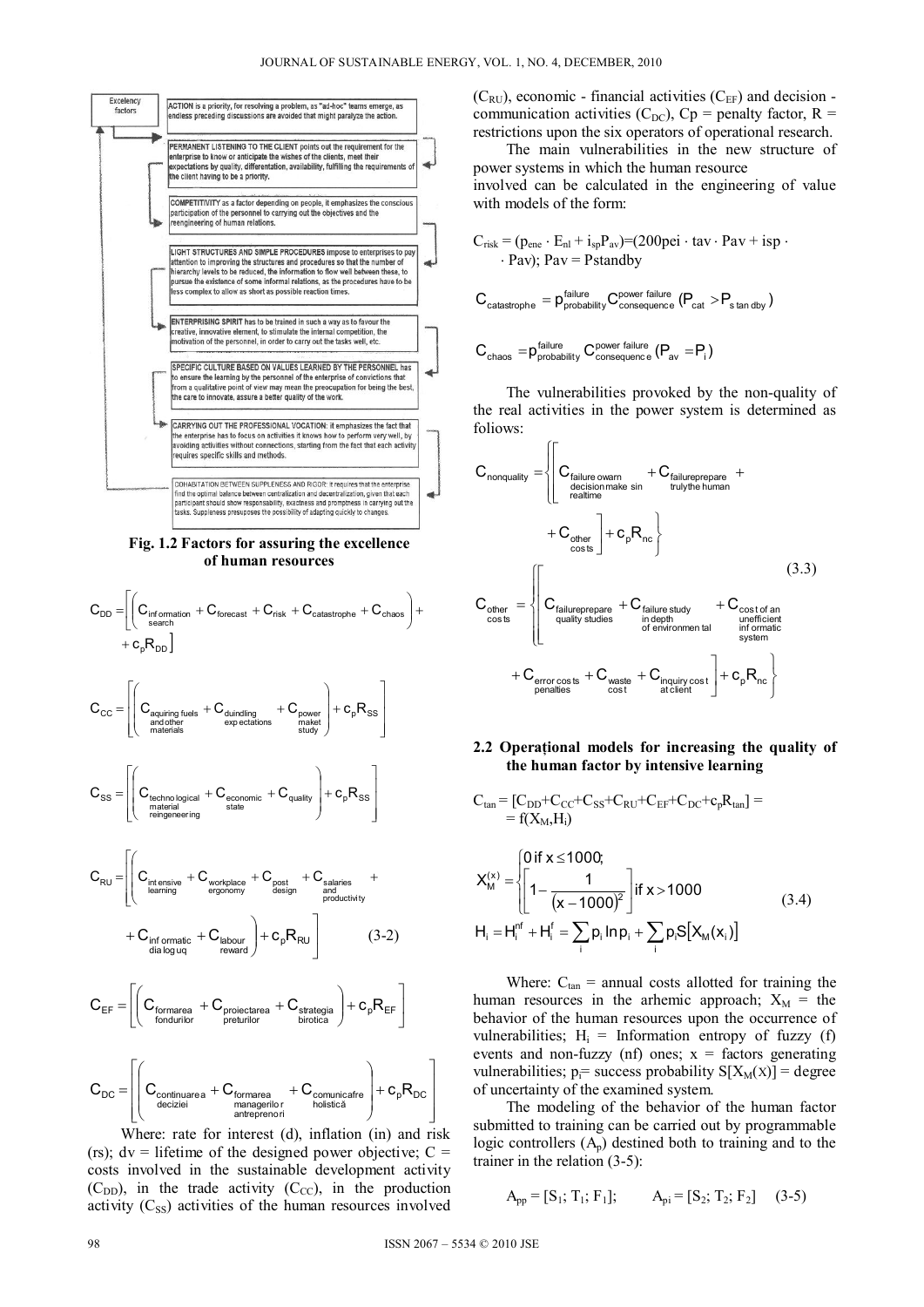The training ceases if the cardinal of the states  $S_1$  is equal to  $S_2$ .

$$
Card S_1 = Card S_2 \tag{3-6}
$$

After training, the human factor is submitted to a practical test for the management of a specialist team in the field, for a year. If their knowledge based decisions lead the activity to profit, then the trainer can take over the management of a department. If the profit of the department over the duration of the experiment is a positive one, then one can hand in to the candidate towards the managerial positions up to the limit of the competencies proved at the control of the design activities, respectively the operation of the energy industrial installations. The number of specialists selected for the operation of the power installations for the production and transmission of power to power plants and network subsidiaries to consumers is determined by models of the form:

#### **a.** *Power plants*

$$
n_{p_{nc}} = \frac{k_i}{g_{inf} \cdot \sqrt{P_i}}; \quad n_{p_{np}} = \frac{k_i \cdot k_p}{g_{inf} \cdot \sqrt{P_i}}; \tag{3.7}
$$

#### *b. Power network subsidiaries*

#### $n_{\text{pi}} = n_0 + c_1x_1 + c_2x_2 + c_3x_3;$

Where:  $n_{\text{pnc}}$ ;  $n_{\text{pnp}}$  = current (ne) and progressive (np) rating indicators, when we use a certain type of fuel  $(k<sub>i</sub>)$  $k_p$  = progress indicator achieved in power plants with new technologies;  $P_i$  = installed power;  $g_{inf}$  = degree of computerization,  $n_{pi}$  = number of personnel at the level of the subsidiaries of electric networks,  $n_0$  = initial staff; (c<sub>1</sub>  $\div c_3$ ) = correction factor; (x<sub>1</sub>  $\div$  x<sub>3</sub>) = influencing factor (x<sub>1</sub>) = workers;  $x_2$  transferred power;  $x_3$  = the number of consumers on the energy market in thousands of participants. For the National Power System we used the values:  $c_1 = 0.125$ ;  $c_2 = 0.05$ ;  $c_3 = 0.5$ ). [1÷7]

The personnel existing in 2009 at the level of the NPS of 2.4 [man/MW] will b reduced to 1.6 [man/MW] in 2025 by applying the models (1-7).

The general architecture of an intelligent training system can be observed on Figs. 1-3 that by opening up the links between the NPS and the consumers (Figs. 1-4) allows the limitation to the effects of non-quality of the human factor (Figs. 1-5) if we observe the model of the risk spiral (Figs 1-6).

$$
C_{tac} = \sum_{i=1}^{dv} (1 + r_d + r_{in} + r_{rs})^{-i} [(C_{DD} + C_{CC} + C_{SS} + C_{RU} + C_{EF} + C_{DC})_i + c_p + R_t]
$$
\n(3.8)



**Fig. 1.3. General arhitecture of an intelligent trening system** 



**Fig. 1.4. Human resources management and opening therelations to the client**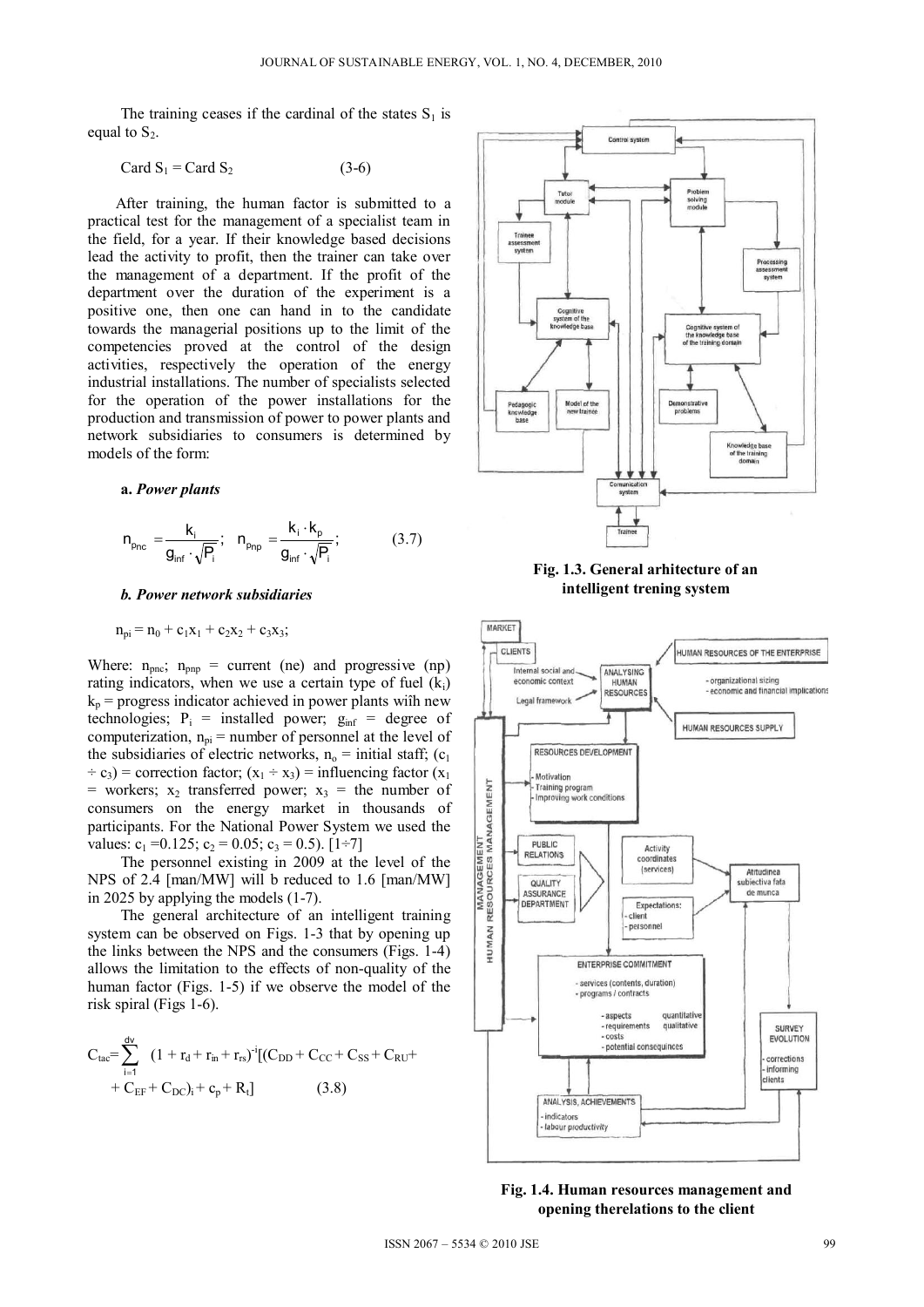

Fig. 1-5 Effects of nonquality of the human resources



## **Fig. 1.6. Model of the process risk management spiral**

## **3. ANTICIPATORY EXPERT SYSTEMS DESTINED TO THE SUPERVISION AND REDUCTION IN THE VULNERABILITIES IN POWER SYSTEMS**

The approach and reduction in the vulnerabilities at the level of the power systems is performed by observing the algorithms presented in the diagrams of the figures (1- 7) (1-10),

The main tasks of the expert and neuroexpert systems likely to reduce the overall vulnerabilities of the power structures with human resources incorporated refer to the following practical approaches:

- Diagnosing the installations on the basis of the anticipatory monitoring of the vulnerabilities generated by complex causes (human interventions, risk prone states, etc.)
- Programming, surveying, analyzing the decision making actions for the reduction in holistic vulnerabilities
- Computer assisted management in order to perform the arhemosistemic building of the designed productivity
- Determining in real time the supplier consumer behavior supervised by entrepreneurial managers
- Establishing the sustainable development strategy (design and operation of the power installations) computer assisted based on the quantification of the vulnerability of the human resources involved in the unfolding of real events
- Training the human resources (designers and managers) by decisions that ensure the achievement of the of the highly efficient parameters at the level of all the real functions monitored by expert and neuroexpert systems (Fig 1.9 and Fig. 1-10).

The criteria of conceptual assessment of the expert systems and of the models that make it easier to calculate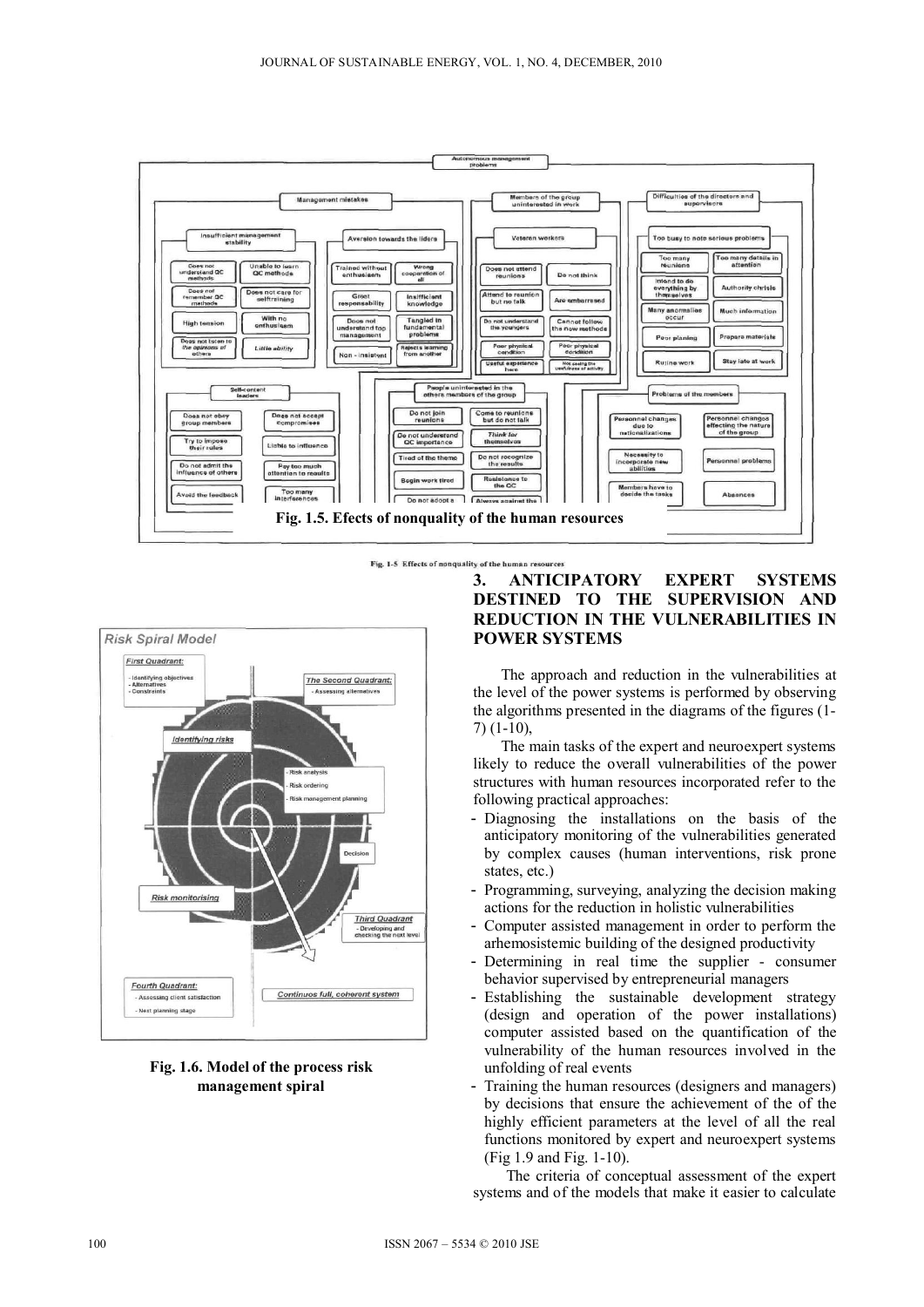the saving of resources by reducing the vulnerabilities refer to the following significant orientations:

- the swiftness, especially when the expert system  $\bullet$ operates on a multiprocessor architecture
- reliability surveys the continuous operation of the system even if a problem was not resolved optimally;
- the efficiency refers to the resolution times that for the monoprocessor systems have suboptimal values
- the quality of the solution results from the distribution of knowledge on knowledge modules
- the clarity results from modularity as the program is readable if it requires a smaller amount of information for decision making.
- Adequacy to the applicable domain is relevant as the experts trust more the system architecture reflecting their own abstracting and conceptualization
- the designing costs decrease if the expert systems are designed in a modular way as the knowledge acquisition from the human experts can be performed in parallel.
- The adoption and operation of expert systems require:
- changes in all the fields of activity (design, mounting, operation).
- changes in the mentality regarding labor;
- a considerably higher quality, etc.
- the application of the following interactive strategies: functional restructuring, holistic competition and protocol strategy

The efficiency of implementing the expert and neuroexpert systems within power systems can be determined by means of the following economic and engineering models:

a) Capital formation rate;

$$
r_{\text{fc}} = \frac{E_{\text{economy}}^{\text{value}} + V_{\text{avoiding}}^{\text{economics resulted from}} - C_{\text{operation costs}}^{\text{exp ertsystems}}}{I_{\text{investment s}}^{\text{total}} + I_{\text{investment s}}^{\text{used exp erf system}}}
$$

$$
P_{\text{av}} = 0.25 \ P_{\text{i}} = \text{standby}
$$

 $P_f$  = operating power (0,8 ÷ 0,9)  $P_i$ ;  $I_{sp}$  = specific investment

The expert system gets profitable if:

$$
r_{fc} > 1 \left( \frac{\text{leinicome}}{\text{leunvested}} \right)
$$

b) The cost of the hard-soft structures regarding the acquisition and utilization of expert and neuroexpert systems:

 $(4.1)$ 

$$
C_{\text{hard}} = \begin{bmatrix} C_{\text{instation}}^{\text{hard}} + C_{\text{of economic operating}}^{\text{replacing cost after expiring}}\\ \text{cost} \end{bmatrix}\\ C_{\text{soft}} = p_{\text{price}}^{\text{soft}} \cdot N_{\text{annuay}}^{\text{split}} = \frac{\left(1 + r_{\text{exp}}\right) \cdot \sum_{i} \left(1 + r_{\text{app}}\right) C_{\text{program}}^{\text{cost of}}}{\sum_{i} \left(1 + d_{\text{vpp}}\right) n_{\text{uppi}}}
$$

Where:  $r_{exp}$  = price soaring rate;  $r_{app}$  = return rate;  $d_{vpp}$  the lifetime of the program product;  $n_{uppi}$  = the number of the users of the program products (I).

c) The Information entropy of the power systems equipped with expert and neuroexpert structures and the annual net income achieved.

$$
\begin{array}{l} E_{\text{entropy}}^{\text{information}}=-3.32\left[-\,p_{s}\,lg\,p_{s}-p_{i}\,lg\,p_{i}\right]=\text{minimal} \\ V_{\text{annually}}^{\text{inc}}=\left(E_{\text{economic}}-E_{\text{economic}}\right)>0 \\ \text{reieved} \end{array}
$$

Where:  $p_s$  and  $p_i$  = success probability ( $p_s$ ) and failure probability  $(p_i)$  of the power system in which the holistic vulnerabilities were reduced.

Due to the intellectualizing the power units in the NPS by computerization reached an increase in productivity three times higher and to economic effects exceeding the efforts.



Fig. 1.7. Architecture of an anticipatory expert system destined to diagnosing power installations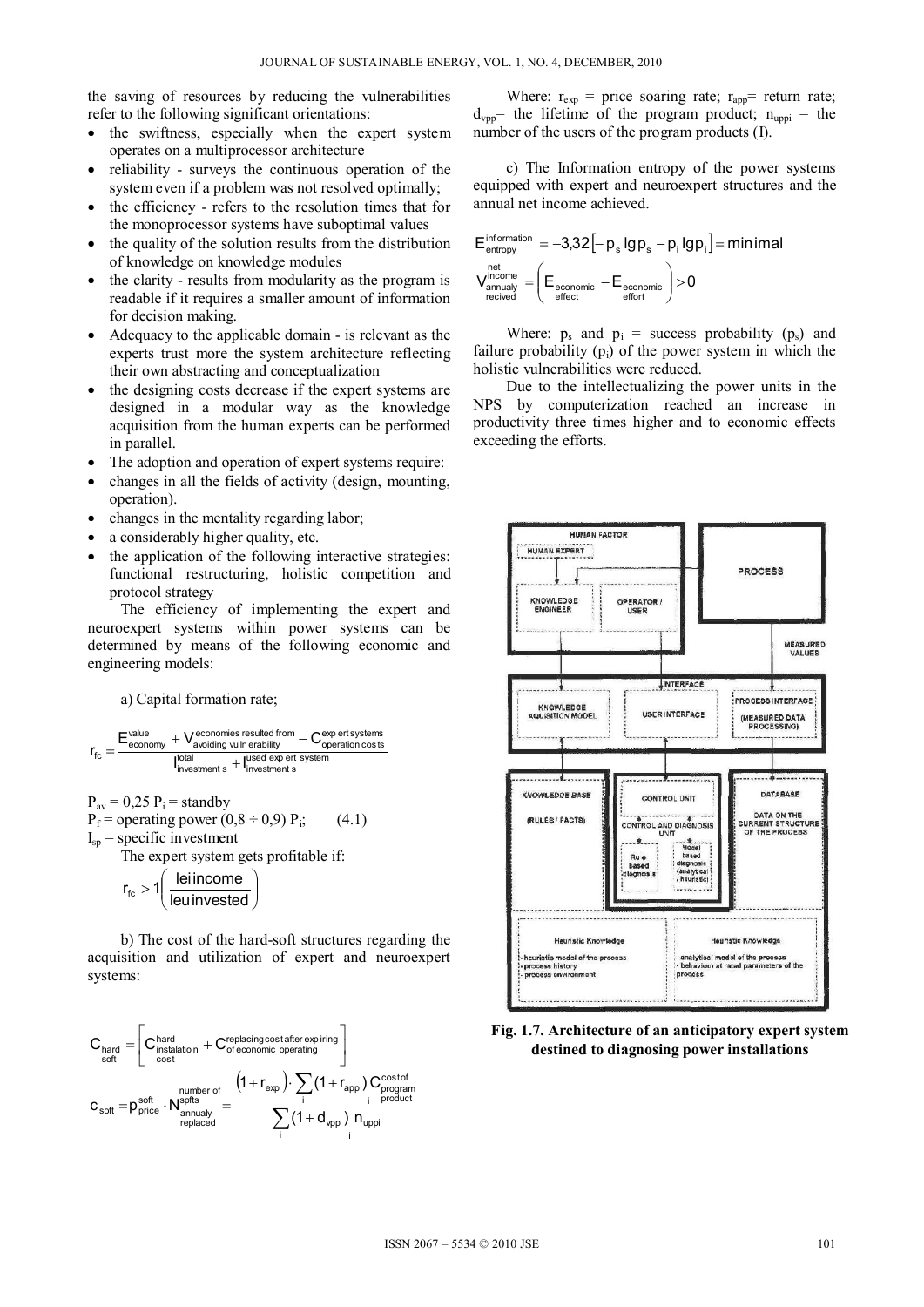

**Fig. 1.8. Neuroexpert system for the control of highy efficient power objectives** 



**Fig. 1.9. Expert system for the control of risk sensitive process** 



**Fig. 1.10. Anticipatory systemic model** 

## 4. **ANTICIPATORY MANAGEMENT MODELS RECONFIGURED HUMAN RESOURCES**

The structure of the power system management models appealing to the human resources with minimum vulnerabilities steeped in the following original approaches:

 -The hope model based on the features of the human resources and of the wish of the human factors to be compensated up to the level of expectations. The condition for applying this model refers to the realization of productivity and

of the production along the entire design-operation path of the new efficient structures to which contributed the intelligence and diligence of the specialists involved.

 -The model of equity starts from the motivation that each place of production.

 -The model of the creative potential in which intellectual and physical pollutions tend to zero (processes without vulnerabilities).

 -This model appeals to the application in the process management the human resources that offer the human factor an intellectual challenge of the mode of selecting the decisions based on the evolving calculation.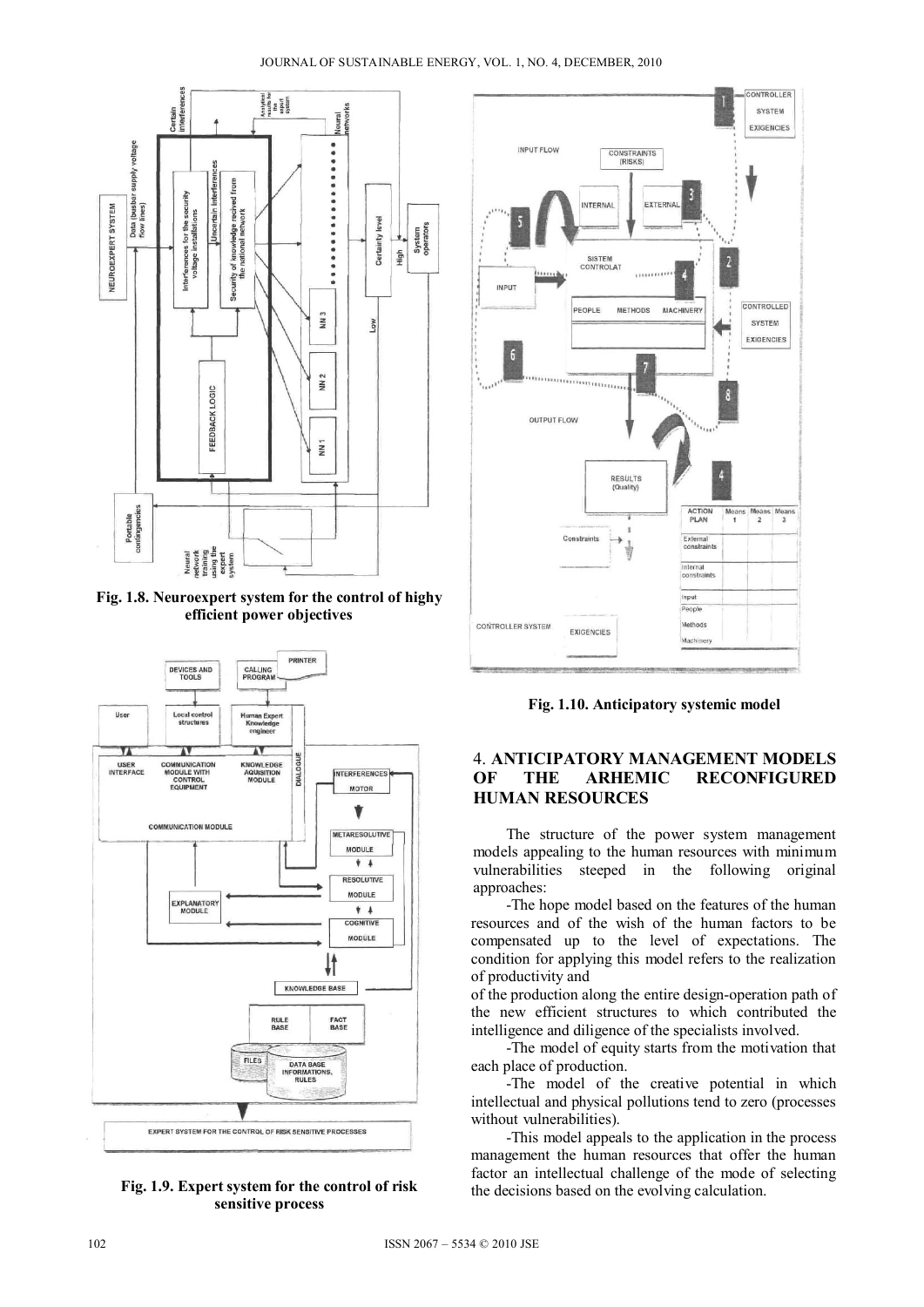The mathematical structure of these models in the operational research holistically applied includes the following real costs:

$$
M_{\text{protection}}^{\text{depth}} = \n\begin{bmatrix}\nM_{\text{SER}} + M_{\text{investments}} + M_{\text{operating}} +\n\end{bmatrix}\n+ M_{\text{constrained}} + M_{\text{interability}}\n+ M_{\text{nonpertitional}} + M_{\text{anticipating}}\n\end{bmatrix}\n\tag{5-1}
$$
\n
$$
M_{\text{reconfigurational}} = \left[ C_{\text{DD}} + C_{\text{CC}} + C_{\text{SS}} + C_{\text{RU}} + C_{\text{EF}} + \n+ C_{\text{DC}} + C_{\text{pN-}} + C_{\text{DC}} + C_{\text{R-}} + \n+ C_{\text{DC}} + C_{\text{R-}} + C_{\text{N-}} + C_{\text{N-}} + C_{\text{N-}} + C_{\text{N-}} + C_{\text{N-}} + C_{\text{N-}} + C_{\text{N-}} + C_{\text{N-}} + C_{\text{N-}} + C_{\text{N-}} + C_{\text{N-}} + C_{\text{N-}} + C_{\text{N-}} + C_{\text{N-}} + C_{\text{N-}} + C_{\text{N-}} + C_{\text{N-}} + C_{\text{N-}} + C_{\text{N-}} + C_{\text{N-}} + C_{\text{N-}} + C_{\text{N-}} + C_{\text{N-}} + C_{\text{N-}} + C_{\text{N-}} + C_{\text{N-}} + C_{\text{N-}} + C_{\text{N-}} + C_{\text{N-}} + C_{\text{N-}} + C_{\text{N-}} + C_{\text{N-}} + C_{\text{N-}} + C_{\text{N-}} + C_{\text{N-}} + C_{\text{N-}} + C_{\text{N-}} + C_{\text{N-}} + C_{\text{N-}} + C_{\text{N-}} + C_{\text{N-}} + C_{\text{N-}} + C_{\text{N-}} + C_{\text{N-}} + C_{\text{N-}} + C_{\text{N-}} + C_{\text{N-}} + C_{\text{N-}} + C_{\text{N-}} + C_{\text{N-}} + C_{\text{N-}} + C_{\text{N-}} + C_{\text{N-}} + C_{\text{N-}} + C_{\text{N-}} + C_{\text{N-}} + C_{\text{N-}} + C_{\text{N-}} + C
$$

Where:  $C =$  sustainable development costs  $(C_{DD})$  and the commercial ones  $(C_{DD})$ , the production  $(C_{SS})$ , the reconfiguration of the human resources  $(C_{RU})$ , including the economic and financial activities and the decision ones ( $C_{EF}$  and  $C_{DC}$ )  $C_p$  = the penalty coefficient of the restrictions on the domain of operaţional research R.

The model of anticipating the reduction in vulnerabilities (risk, catastrophe, chaos) includes approaches of computer training of the human resources, approaches regarding the implementation of laboratories of optimizing the ergonomy, approaches for a continuous redesigning of the working posts, and efforts for the development both of the man-computer dialogue and the incentive to diligence (physical, intellectual) of the human being reconfigured in the idea of reducing the vulnerabilities beforehand.

The training of human resources with special performing and managerial - entrepreneurial abilities began in the-National Power System by founding and developing an enterprise Antoprocentrice that uses European funds to better the workers within the National Power System. Thus, in the National Power System it is provided to lay off about 15000 employees until 2035 without affecting the profitability.

Reconverting this human potential aims at preparing and selecting the workers in the NPS in order to point out the abilities with models of the form:

The model of professional knowledge emphasized by tests specific of each class of new entrepreneurial activities.

The model of improving the working conditions as a premise of increasing lab our productivity and diligence.

The model of the creative potential of lab our performed according to vocation (intelligence, creative ideas, pragmatism, a new outlook on lab our open to consumer, promoting software engineering, preoccupations for developing the career and accepting wages based on results that generate excellent profits. In the case of entrepreneurial managers apply to the following tests: integrity tests, intelligence tests, and maturity tests. These tests emphasize the quality of the new managers required by the assurance of success of the unit due to credibility, anticipation of vulnerabilities, development of technological and managerial success stages, training of efficient teams of work generating profit and quality from the economic and financial aspect along the entire power production - consumption.

## **5. RECONFIGURING PECULIARITIES FOR THE HUMAN RESOURCES IN THE INSTITUTE FOR STUDIES AND POWER ENGINEERING**

The main reconfiguring peculiarities for the human resources at the level of designing the power objectives can be emphasized by pointing out the following significant aspects:

- Including the personnel activities in the structure of the operational researches and turning to the schedule in computer assisted network under the leadership of a manager specialized in training design engineers who build a highly efficient career.

- Reconfiguring the direction of human resource management according to the following strategic requirements: empathetic training by intensive professional courses in order to train vulnerability prevention managers, managers with a sense of the future of the design unit, managers of business specific of design in collaboration with European specialists, specialists in innovative normative forecasts, personnel with preoccupations for the real modeling of trade activates, project managers with opening to power objectives computerization, trainers of sustainable development teams, computational market specialists, managerial innovators of technology, power quality and power processes implementations, designers of product prices and trainers of decision makers with entrepreneurial abilities opened towards establishing at the level of the unit of a new organizational conception and culture.

- The application in ISPE of the ergonomic strategy for increasing productivity by removing nonproductive time and stress, designing ergonomic workplaces from the point of view lighting, from the point of view of using computer technology and from the point of view of creating the best environment for teamwork.

- Developing the creative potential of the human factor as regards the extension of software engineering, the building of a new attitude to work by applying the convergent engineering within project management.

The amplification of the exchange of specialists in ISPE with specialized design units in the European Union and the organization of an interdisciplinary training of the young generation by master, doctor's courses, and by post doctor's schools.

- The designing of a testing laboratory for the abilities of the personnel employed in ISPE and checking the quality of the human factor in collaboration with the relevant universities in this country and abroad.

- Creating professional collaboration platforms of training the new specializations that meet the requirements of